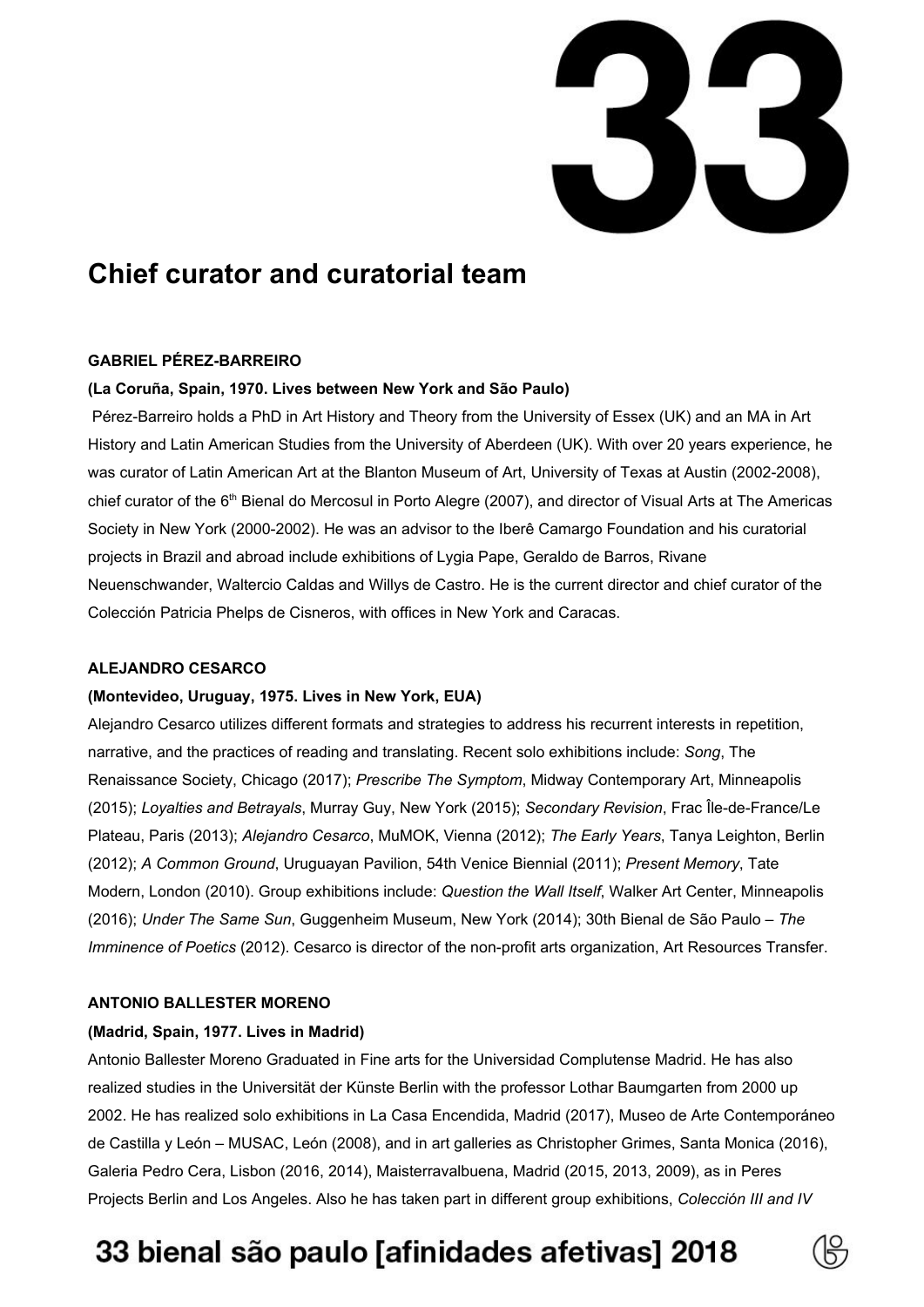

and *Antes que todo* (2010) in CA2M Madrid; *Una Pausa para reflexionar* (2014) and *Existencias,* in MUSAC (2007), and many more. He has received different grants from institutions as MUSAC – Scholarship of Artistic Creation (2006) and the Fundación Arte y Derecho (2005). His work is in MUSAC collection and Centro de Arte 2 de Mayo Madrid. From 2003 up 2009 he has managed a non profit art space called Liquidación Total.

## **CLAUDIA FONTES**

## **(Buenos Aires, Argentina, 1964. Lives in Brighton, England)**

Claudia Fontes is a visual artist who explores through her actions, objects and research the poetic space and alternative modes of perception of culture, nature, history and society that emerge from processes of decolonisation, be they personal, interpersonal, or social. She studied arts at the National School of Fine Arts Prilidiano Pueyrredón in Buenos Aires and Art History at Buenos Aires University. She has been showing her work since 1992, with solo exhibitions at Instituto de Cooperación Iberoamericana – I.C.I., Buenos Aires Modern Art Museum – MAMbA), Luisa Pedrouzo Art Gallery and at Ignacio Liprandi Arte Contemporáneo and *The Wordly House*, in Documenta 13, Kassel (2012). Her work could recently be seen in the Argentine Pavilion in the Biennale Arte 2017 in Venice and features in the collections of Museum for Latin American Art – MALBA, MAMbA, and Museum of Contemporary Art Rosario – MACRO, and in private collections in Argentina and Europe.

#### **MAMMA ANDERSSON**

#### **(1962, Luleå, Sweden. Lives in Stockholm, Sweden)**

Andersson is one of Sweden's most internationally recognized artists. Inspired by filmic imagery, theatre sets, and period interiors, Mamma Andersson's compositions are often dreamlike and expressive. While stylistic references include turn-of-the-century Nordic figurative painting, folk art, and local or contemporary vernacular, her evocative use of pictorial space and her juxtapositions of thick paint and textured washes is uniquely her own. Her subject matter revolves around evocative, melancholic landscapes and nondescript, private interiors. Her work is represented in collections such as Museum of Modern Art – MoMA, New York, Dallas Museum of Modern Art, Museum of Contemporary Art – MOCA, Los Angeles, Hammar museum, Los Angeles, Nasjonalmuseet, Oslo, Norway, Moderna Museet, Stockholm, Sweden. In 2006 she was awarded the first prize in Carnegie Art Award and in 2003 she represented Sweden in the Venice Biennale. She graduated from the Royal Institute of Arts in Stockholm in 1993.

## **SOFIA BORGES**

**(Ribeirão Preto, Brasil, 1984. Lives in São Paulo, Brasil)**

# 33 bienal são paulo [afinidades afetivas] 2018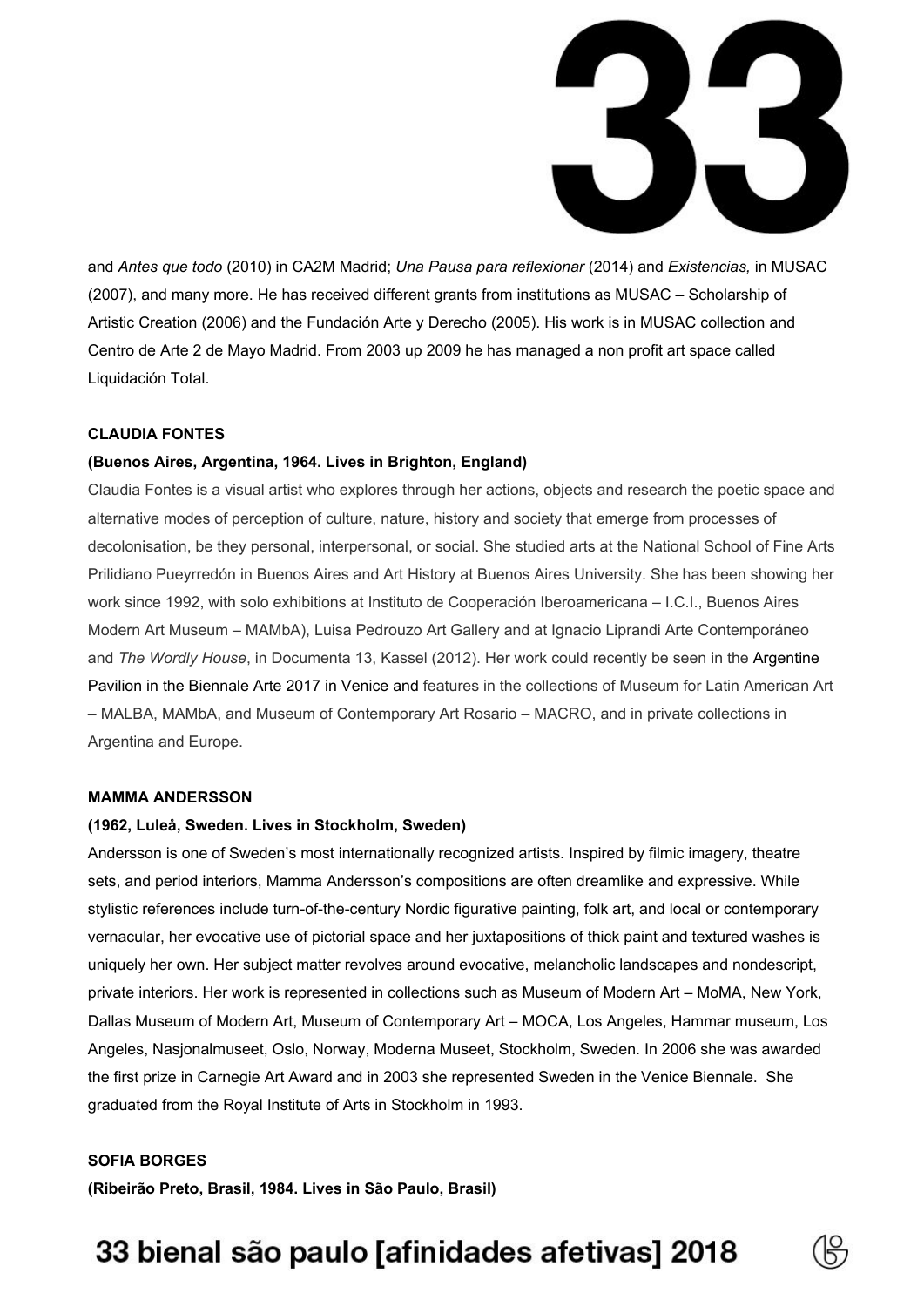

Sofia Borges is a visual artist who graduated from the University of São Paulo in 2008. Between 2009 and 2011, she held seven solo shows in Brazil, was selected by Rumos Itaú Cultural, won the Iberê Camargo Scholarship Standout Prize and the Porto Seguro Photography Award and had her work included in the São Paulo Museum of Modern Art 2011 Photography Club. In 2012, she participated in the 30<sup>th</sup> São Paulo Bienal – *The Imminence of Poetics*. In 2013, she was shortlisted for the BES Photography Award in Portugal and the Foam Paul Huf Award, and won the Centro Cultural São Paulo Photography prize. That same year, she held individual exhibitions in Mexico City, Madrid, Paris, Lisbon and São Paulo. In 2014, she presented work in London, Los Angeles, Lyon, São Paulo, Doha and Beijing. In 2015, she held a solo show in Paris and featured in collective exhibitions in Brazil, France and Canada, and developed *No Sound*, her first collaborative/experimental project as a curator. In 2016, she won the First Book Award (England) for the project *The Swamp*.

#### **WALTERCIO CALDAS (Rio de Janeiro, Brasil, 1946. Lives in Rio de Janeiro)**

Waltercio Caldas held his first solo show in 1973 at the Museum of Modern Art in Rio de Janeiro. Since then he has participated in countless exhibitions in Brazil and abroad. In 1998 he won the Johnnie Walker arts award and, in 2002, the Mario Pedrosa award from the Brazilian Art Critics Association, both for lifetime achievement. He represented Brazil at the 1983, 1987 and 1996 editions of the São Paulo Bienal; at Documenta IX, in 1992; and at the Venice Biennales of 1997 and 2007. In 2013, a retrospective of his work toured three museums: the Iberê Camargo Foundation, the São Paulo Pinacoteca and the Blanton Museum of Art in Texas, USA. Various books have been published on the art of Waltercio Caldas, including *Aparelhos* (1978, GBM Editora); *Manual da Ciência Popular* (1982, Edições Funarte and 2008, Cosac Naify), and *Waltercio Caldas* (2000, Cosac Naify). A book of his drawings (*Os desenhos / The drawings*) was published in 2017 by Editora BEI, with accompanying text by Lorenzo Mammi.

#### **WURA-NATASHA OGUNJI (St. Louis, USA, 1970. Lives in Lagos, Nigeria)**

Wura-Natasha Ogunji is a visual artist and performer. Her works include drawings, videos and public performances. Her hand-stitched drawings, made on architectural trace paper, are inspired by the daily interactions and frequencies that occur in the city of Lagos, from the epic to the intimate. Ogunji's performances explore the presence of women in public space; these often include investigations of labor, leisure, freedom and frivolity. A selection of her large-scale drawings was most recently exhibited at the Kochi-Muziris Biennale, Kerala, India. She has also exhibied at 1:54, London; Seattle Art Museum; Brooklyn Art Museum; and Louisiana Museum of Modern Art. Ogunji is a recipient of the prestigious Guggenheim

## 33 bienal são paulo [afinidades afetivas] 2018